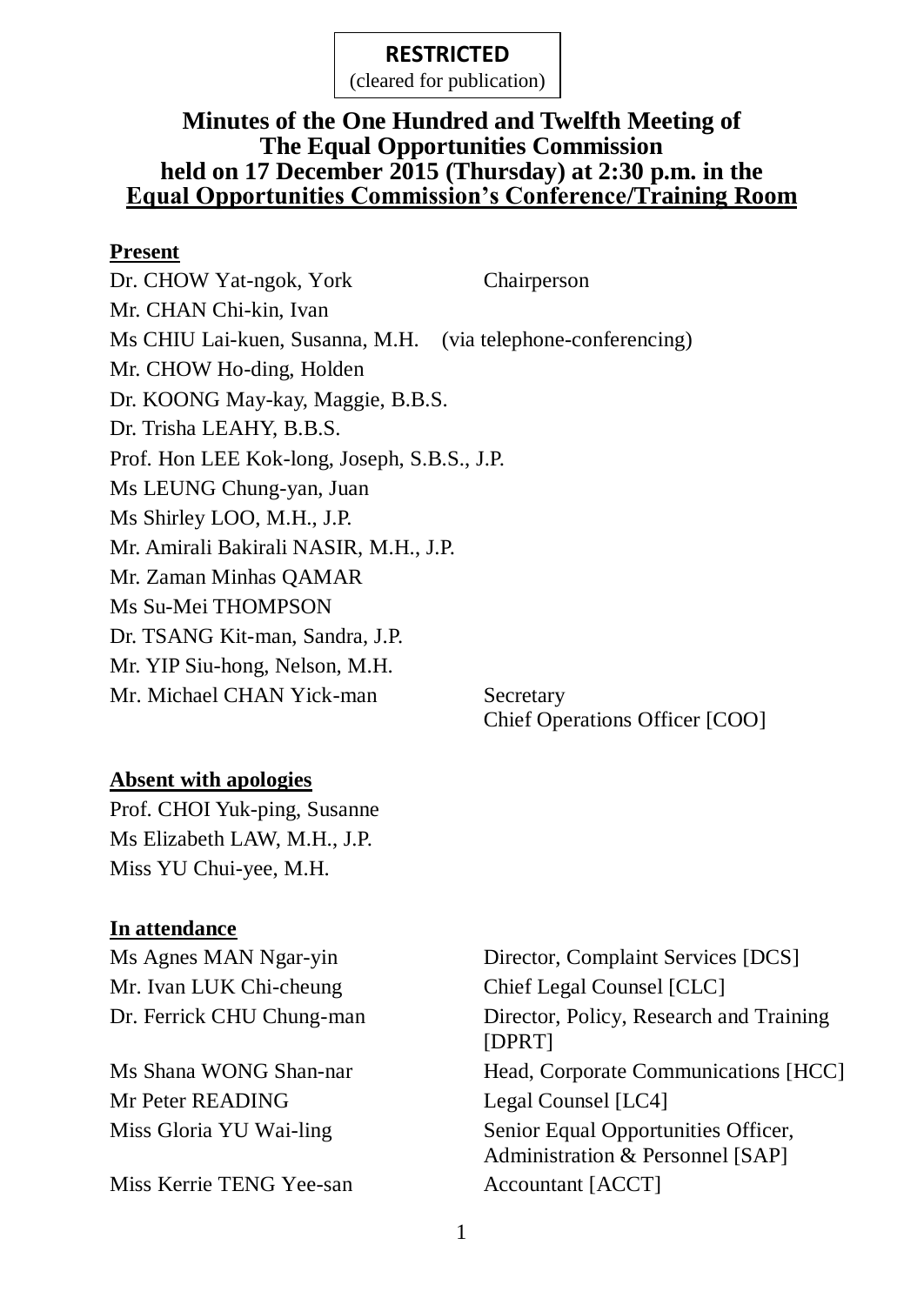(cleared for publication)

Mr Robert LI Consumer Search HK Ltd. Miss Peggy WONG Prof. SUEN Yiu-tung Gender Research Centre, Prof. Angela WONG Wai-ching  $\longrightarrow$  The Chinese University of Ms Eliz WONG Miu-yin J Hong Kong

For Agenda Item No. 8 only

For Agenda Item No. 5 only

# **I. Introduction**

1. The Chairperson (C/EOC) welcomed all Commission Members (Members) to the  $112<sup>th</sup>$  Meeting. He also welcomed Mr Robert LI and Miss Peggy WONG, representatives of Consumer Search Hong Kong Limited (CSG), the external consultant engaged by the EOC to conduct the Service User Satisfaction Survey 2015 to the Meeting. He said that Prof SUEN Yiu-tung, Prof WONG Wai-ching, Angela and Ms WONG Wai-ching, Eliz, representatives from the Gender Research Centre of The Chinese University Hong Kong who were engaged to conduct the Study on Legislation against Discrimination on the Grounds of Sexual Orientation, Gender Identity and Intersex Status would join the meeting when Agenda Item 5 was to be considered. Apologies for absence were received from Prof Susanne CHOI, Ms Elizabeth LAW and Miss YU Chui-yee due to out of town business. Ms Susanna CHIU would join the meeting at a later time by telephone-conferencing.

2. C/EOC said that there were no special items that should immediately be reported after the meeting. As such, a press briefing would not be held after the meeting but a press release would continue to be issued.

3. C/EOC proposed and Members agreed to consider Agenda Item 8 on "Findings of the 2015 Service User Satisfaction Survey relating to EOC's Complaints Handling Mechanism" first so that representatives from CSG could leave the meeting when discussion on this item was finished. Representatives from the Gender Research Centre of The Chinese University Hong Kong would be invited to join the meeting when Agenda Item 5 was considered.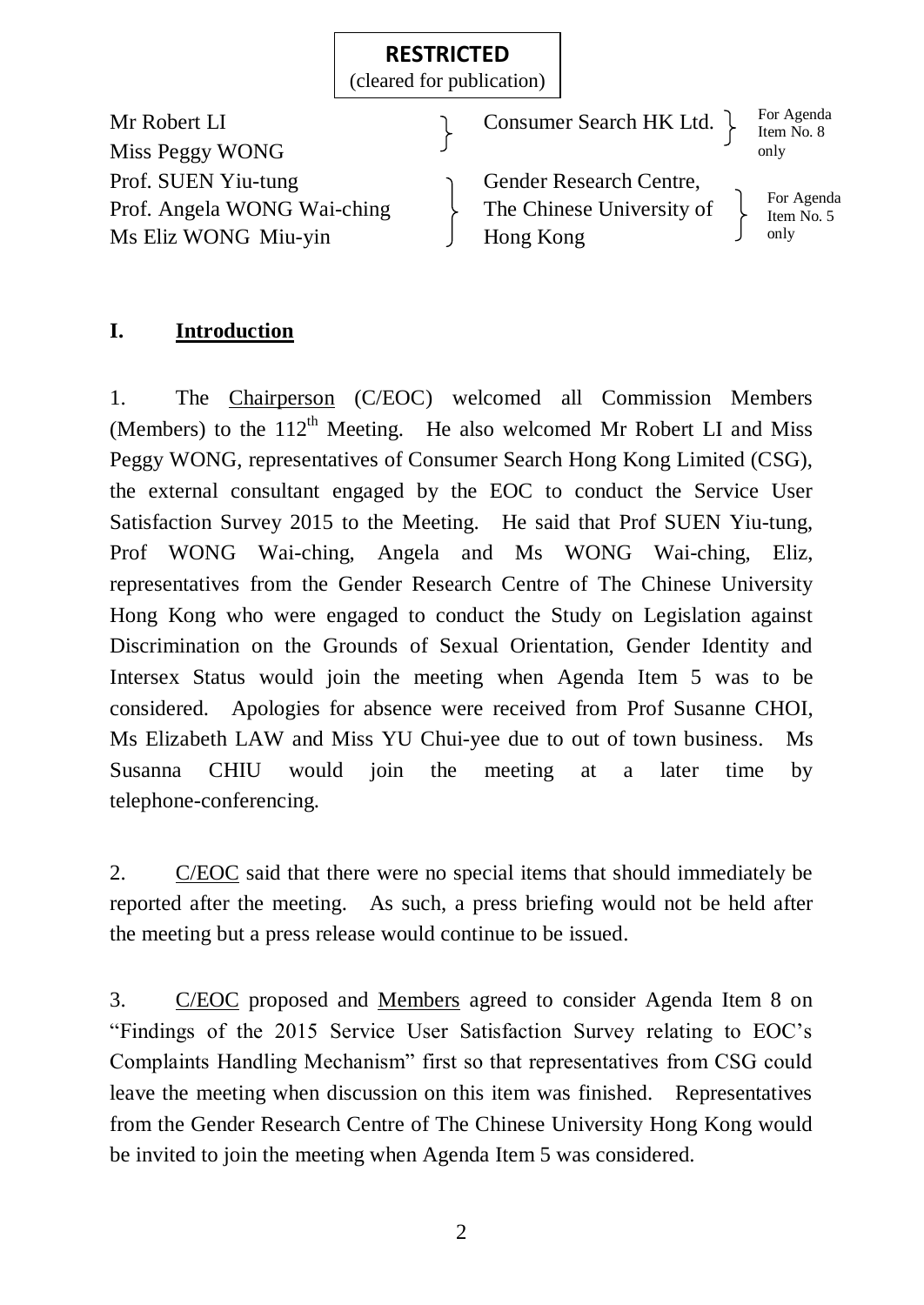(cleared for publication)

# **II. Findings of the 2015 Service User Satisfaction Survey relating to EOC's Complaints Handling Mechanism**

(EOC Paper No. 31/2015; Powerpoint Presentation materials prepared by CSG tabled)

4. EOC Paper No. 31/2015 presented the key findings of the questionnaire phase of the Service User Satisfaction Survey on EOC's complaint handling and enquiry service conducted for the period from 1 August 2014 to 31 July 2015 (SUS-2015).

*(Mr Z M QAMAR joined the meeting at this juncture.)*

5. Mr Robert LI presented to Members the major highlights of SUS-2015 including the survey objectives, methodology and enumeration results of the questionnaire phase.

6. Members noted that in general, there was an improvement in all ratings on the survey items on enquiry service when compared with the 2013 and 2014 survey results. On complaint service, a general decrease in all ratings by complainants and a mild decrease in the ratings by respondents were observed when compared with the 2014 survey results. In order to have a more in-depth understanding of service users' views towards the EOC's service and for possible service enhancements, a qualitative phase of the SUS-2015 would be conducted in the first quarter of 2016. In this qualitative phase, at least 24 in-depth interviews would be conducted by either Mr Robert LI or Ms Peggy WONG. Both Mr LI and Ms WONG had experience in leading the past 3 years' surveys for the EOC. Findings of the qualitative phase of SUS-2015 would be presented to Members in the next EOC Meeting.

7. In response to a question raised by C/EOC, Mr Robert LI said that all the survey respondents were asked to indicate the extent of their agreement with each of the survey item in the form of a statement using a scale of 0 to 10, with a higher rating indicating a higher agreement. However, there was no specific passing mark in the ratings given by the survey respondents.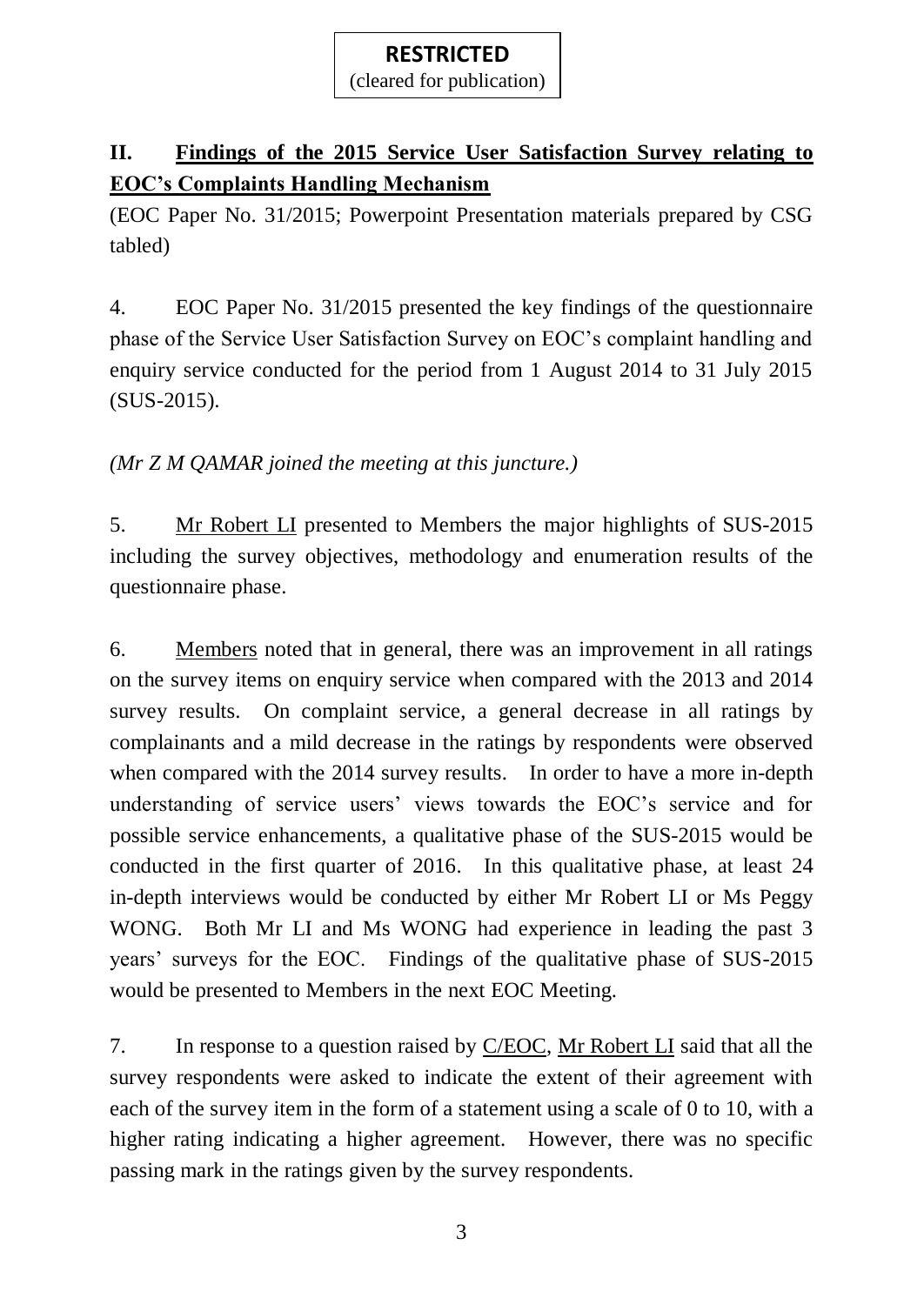(cleared for publication)

8. DCS said that she welcomed the findings of the SUS-2015 which helped to better understand service users' needs and served as a good indicator on areas that EOC's complaint service could be further improved. The Complaint Services Division was also currently streamlining the procedures to handle cases with a view to shortening the turnaround time without compromising service quality. She looked forward to receiving the findings of the qualitative phase for possible further service enhancements.

# *(Mr A B NASIR joined the meeting at this juncture.)*

9. Dr Sandra TSANG appreciated the clear presentation of the service user satisfaction ratings using radar graphs. Nevertheless, she suggested that a common scale could be used for the graphs to facilitate comparisons without exaggerating the insignificant differences. Mr Robert LI agreed.

10. Ms Shirley LOO commented that it was not easy to satisfied both complainants and respondents. In response to questions that she raised on the mean satisfaction calculation and by her and Prof Hon Joseph LEE related to the in-depth interviews, Mr Robert LI said that in calculating the mean satisfaction ratings, the outliers (i.e. the highest and lowest scores) were not excluded to ensure consistency with previous years' surveys. The in-depth interviews in the qualitative phase would be conducted by executive staff who were very familiar with the survey (i.e. Mr LI himself and Ms Peggy WONG). Participants of the in-depth interviews would be selected using a random selection approach with priority given to those who had given above- and below- average overall satisfaction rating. Other factors, such as type of service user (i.e. complainant/respondent/enquirer) and the ordinance(s) that the survey respondents were involved would also be taken into consideration as deemed appropriate to ensure that the sample composition could reflect a fair representation of participants of diverse backgrounds. To minimize any possible emotional biases due to the case outcomes, those who were particularly dissatisfied with their case outcome would be excluded.

11. Mr Nelson YIP asked about the representativeness of the overall mean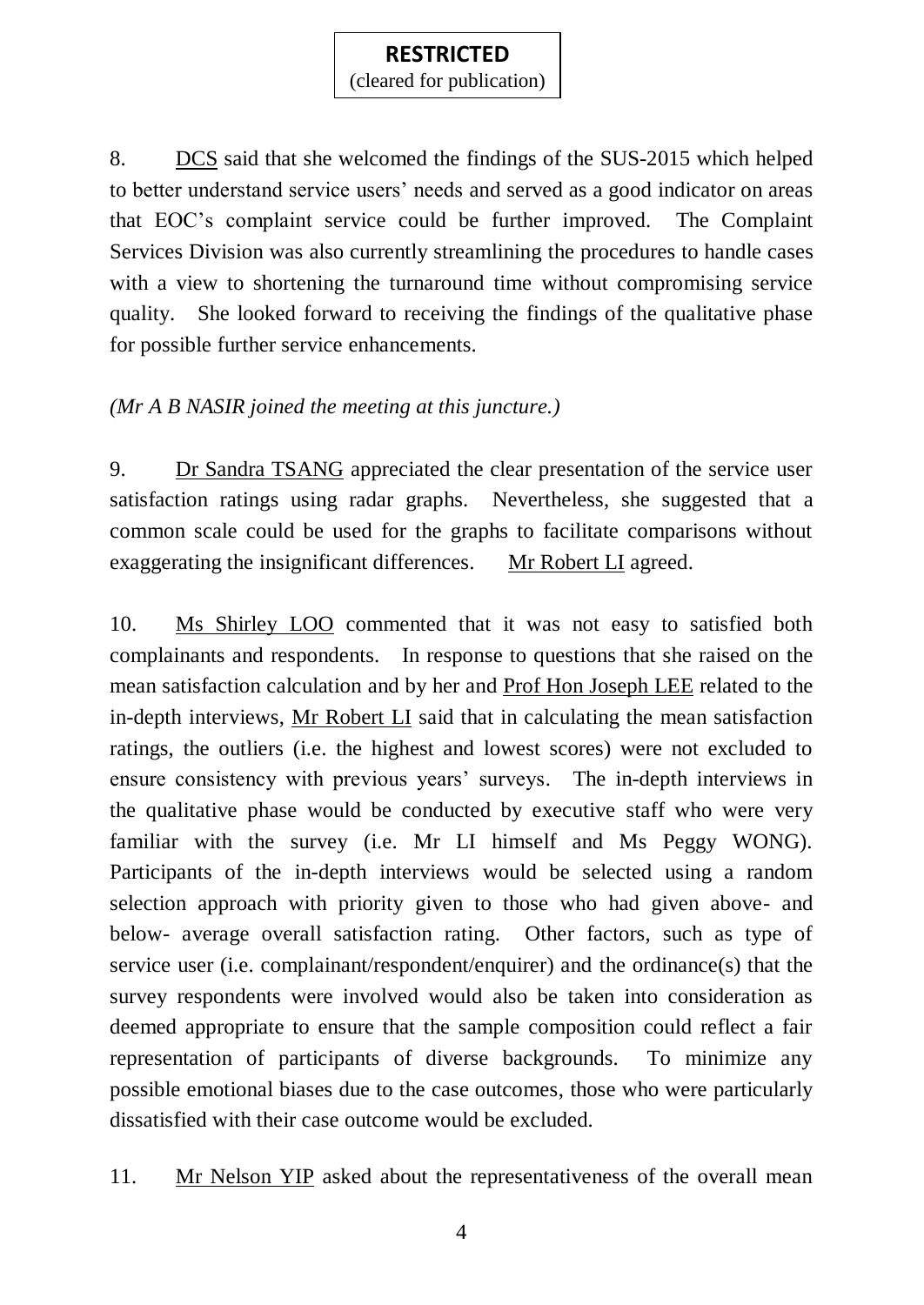(cleared for publication)

satisfaction ratings by ordinance as indicated on slide 9 of the presentation materials. Mr Robert LI explained that despite small sample bases for Race Discrimination Ordinance and Family Status Discrimination Ordinance for complainants and respondents, the proportion of enumerated cases of each ordinance among each type of service user (i.e. complainants/respondents/enquirers) were generally consistent with the proportion of the corresponding effective universe.

12. In response to a question raised by Dr Sandra TSANG on the proportion of questionnaire survey respondents who had expressed an interest to participate in the in-depth interview in the qualitative phase, Mr Robert Li replied that 51% complainants, 35% respondents and 48% enquirers were willing to participate. After excluding those service users who were particularly dissatisfied with their case outcomes, around 20% complainants and respondents were respectively eligible for further selection.

13. In response to a question raised by Dr Maggie KOONG, DCS said it made sense that in a complaint case, when the complainant was satisfied, the respondent would not be and vice versa. Though the number of in-depth interviews to be conducted in the qualitative phase of SUS-2015 was small, she was looking forward to the findings to better understand the reasons behind service users' satisfaction or dissatisfaction in EOC's complaint handling service for making improvements as far as possible.

*(Ms Susanna CHIU joined the meeting via telephone-conferencing at this juncture.)*

14. C/EOC thanked Members' views and suggestions expressed and thanked Mr. Robert LI and Miss Peggy WONG for their attendance. He said that the user satisfaction survey was a good tool to help EOC keep track of the trend of the feedback from users with a view to improving its services. It was worth continuing to conduct the survey annually. For SUS-2015, it should be noted that it surveyed on the feedback from service users of our complaint handling and enquiry services for the period from 1 August 2014 to 31 July 2015, which was a challenging period for the Complaint Services Division, as some of the major work carried out during this period was quite controversial. Though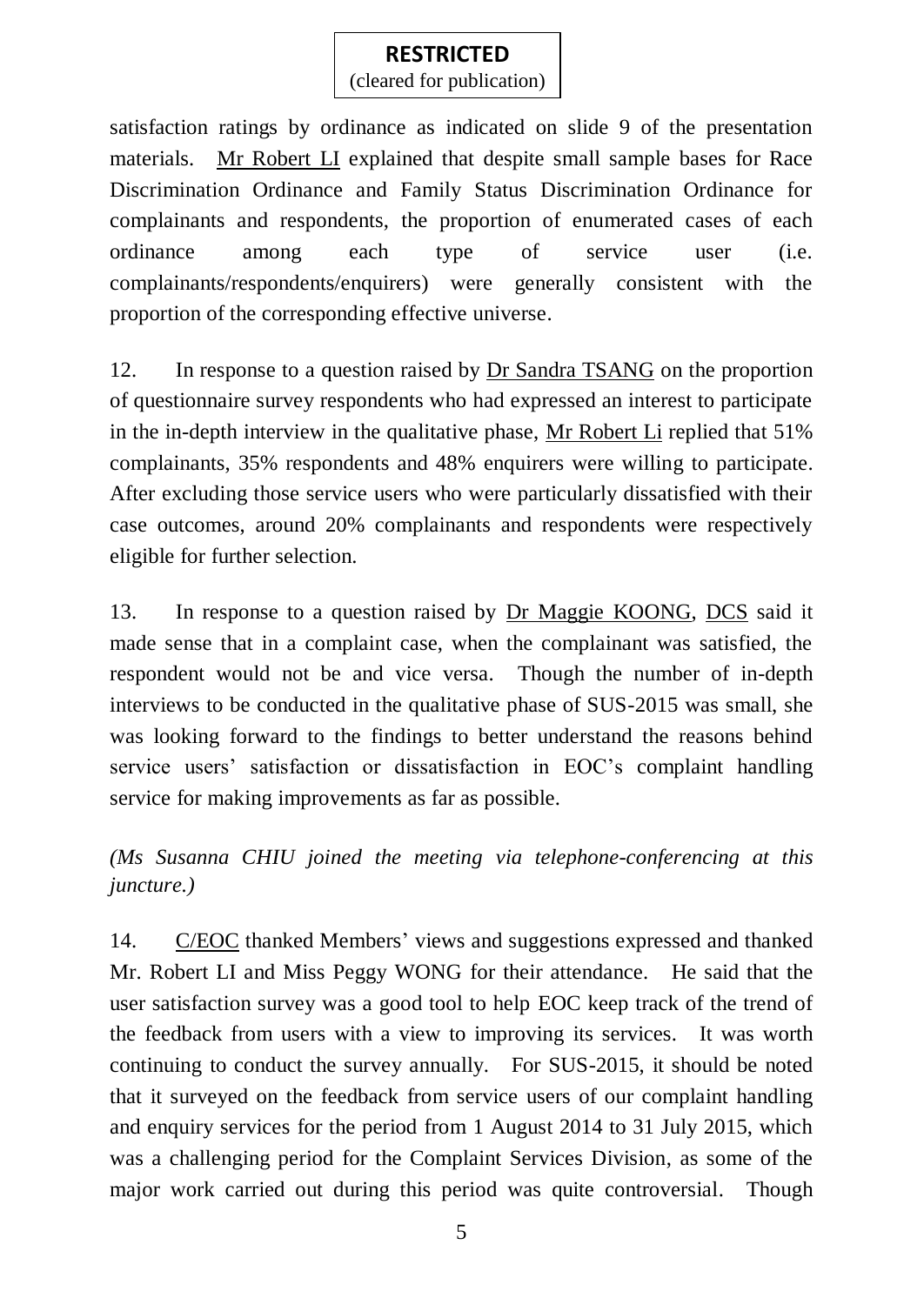(cleared for publication)

there was a drop in ratings in complaint handling service, he was glad that the ratings in enquiry service had increased. Handling complaints required considerable tact and empathy and staff handling complaint should be flexible in their approach, be able to gain trust and communicate well with the parties to a complaint in order to manage their expectation. When the findings of the qualitative phase of SUS-2015 were ready, Members' views and suggestions would be sought again.

*(Mr Robert LI and Miss Peggy WONG left the meeting at this juncture.)*

# **III. Confirmation of Minutes**

15. The draft minutes of the 111<sup>th</sup> EOC Meeting issued to Members on 13 October 2015 were confirmed without amendments.

# **IV. Matters Arising**

16. Members noted that matters arising from the last meeting requiring attention had been placed under the new agenda for this meeting for consideration.

*(Mr Holden CHOW joined the meeting at this juncture.)*

# **V. New Agenda Items**

# **Progress on The Discrimination Law Review**

(EOC Paper No. 27/2015)

17. The latest progress of the Discrimination Law Review (DLR) was detailed in EOC Paper No. 27/2015. C/EOC thanked Members who had attended the near to 4-hour sharing held on 17 November 2015 in which the responses received, the planned priorities and structure of the submissions to the Government related to the DLR were discussed.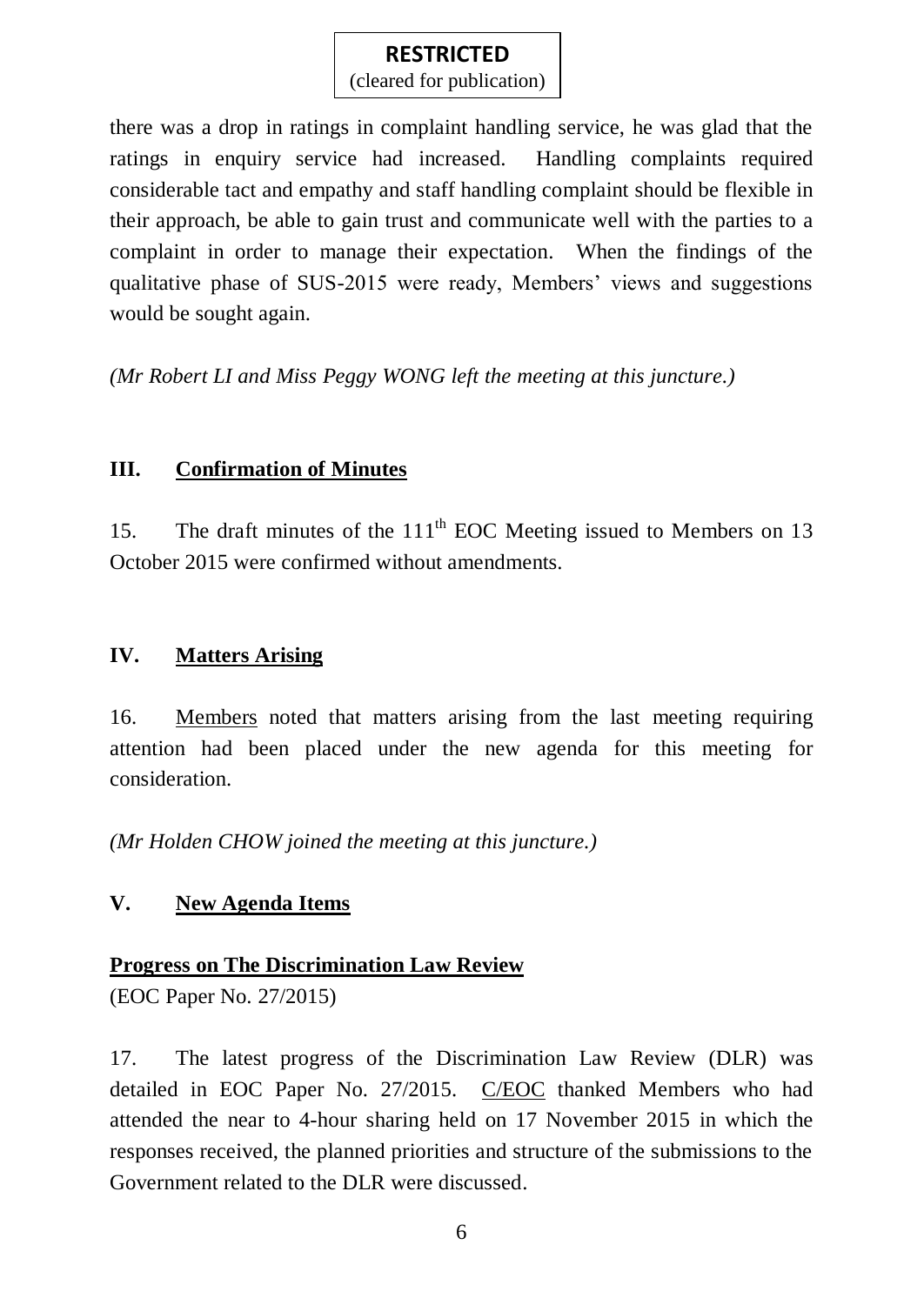(cleared for publication)

18. CLC briefed Members on the latest progress on the DLR. He said that the EOC DLR Taskforce and senior management had agreed on the proposed priorities for and the structure of the submissions to the Government. EOC staff was now in the process of drafting the submissions. Members present at the sharing held on 17 November 2015 had provided very useful comments and views which were being taken into account in the drafting of the documents. When the draft documents were ready, they would also be reviewed by the Taskforce and senior management before presenting to Members for comments. It was planned that a special meeting be held with Members to discuss and approve the draft report on responses and the submissions to Government in January 2016. It was estimated that the report on responses received and submissions to the Government would be published by March 2016.

19. Members noted EOC Paper No. 27/2015.

*(Prof SUEN Yiu-tung, Prof Angela WONG and Ms Eliz WONG joined the meeting at this juncture.)*

**Study on Legislation against Discrimination on the Grounds of Sexual Orientation, Gender Identity and Intersex Status – Presentation of major findings** (EOC Paper No. 28/2015; Powerpoint Presentation Materials prepared by the Research Team tabled)

20. EOC Paper No. 28/2015 provided some background information on the Study on Legislation against Discrimination on the Grounds of Sexual Orientation, Gender Identity and Intersex Status ("the Study") which included the objectives of the Study, the research team of the Study and the research methods used in the Study. The research team of the Study – the Gender Research Centre of the Hong Kong Institute of Asia Pacific Studies at The Chinese University of Hong Kong, had completed the data analysis. An English research report and executive summary were also prepared and sent to Members via email by the Secretary to the Policy, Research and Training Committee to all EOC Board Members on 11 December 2015 for Members' attention. Representatives from the research team, Prof SUEN Yiu-tung, Prof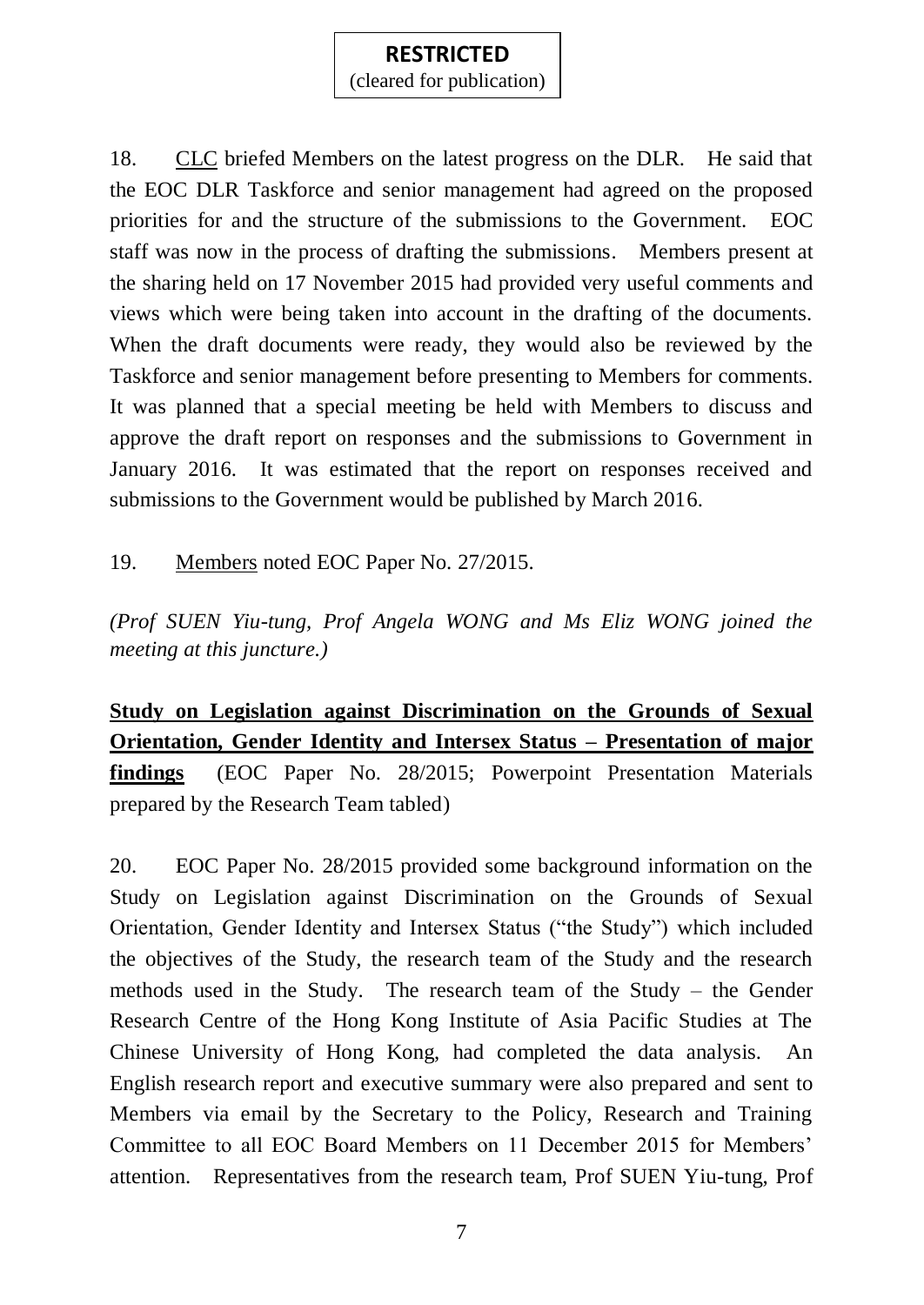(cleared for publication)

Angela WONG Wai-ching and Ms Eliz WONG who were invited to the meeting to present the major findings of the Study to Members were welcomed by C/EOC.

21. Prof SUEN Yiu-tung highlighted to Members the major findings of the Study which included i) the views from Lesbian, Gay, Bisexual, Transgender, Intersex (LGBTI) people on their experiences of discrimination in the areas of employment, education, provision of goods and services, disposal and management of premises and government functions, and their views on legislation, ii) the views from the Hong Kong public towards legislating against discrimination on the grounds of sexual orientation, gender identity and intersex status, iii) the comparative legal review of different jurisdictions and iv) the conclusions and recommendations.

22. Members noted that there were 3 major recommendations in the Study report. Firstly, the Hong Kong Government is recommended to consider conducting a public consultation on introducing anti-discrimination legislation on grounds of sexual orientation, gender identity and intersex status. Given the evidence of widespread discrimination against LGBTI people, the consultation should focus on what should be the scope and content of the legislation, rather than whether there should be legislation. Apart from considering the protected characteristics to cover, appropriate exemptions should also be considered. Secondly, the Government was recommended to give further consideration to explore claims about possible discrimination on the grounds of religion or belief. Thirdly, forums, workshops and training sessions were recommended to be developed to increase dialogue and better understanding between different groups in society on issue relating to LGBTI equality.

23. C/EOC said that the title of the Study was amended from "Feasibility Study on Legislating against Discrimination on the Grounds of Sexual Orientation, Gender Identity and Intersex Status" to "Study on Legislation against Discrimination on the Grounds of Sexual Orientation, Gender Identity and Intersex Status" was to better reflect the wide scope of the Study. Subject to Members' advice, it was hoped that the Study report could be released to the public in late January 2016.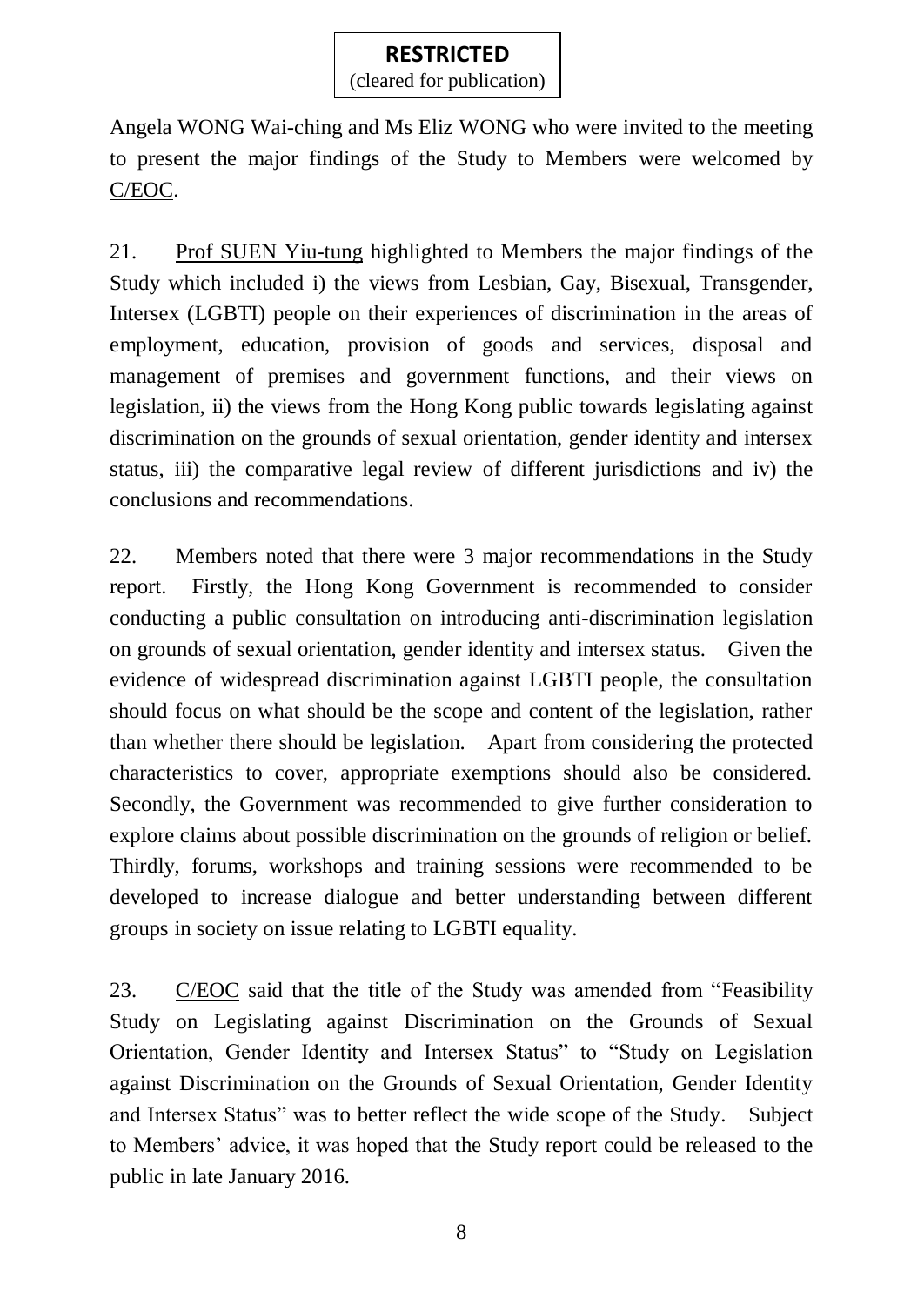(cleared for publication)

24. Members noted that from the telephone survey conducted by the research team of more than 1000 respondents, 55.7% of the respondents expressed that they were somewhat/completely agreed that there should be legislative protection against discrimination on the grounds of sexual orientation, gender identity and intersex status which was a significant increase from 28.7% recorded from a similar survey conducted in 2005. Moreover, it was noteworthy that respondents to our telephone survey aged 18-24 were in particular supportive of enacting legislation to protect LGBTI people from discrimination in Hong Kong. 91.8% of them agreed that overall, there should be legal protection against discrimination on the grounds of sexual orientation, gender identity and intersex status as a whole.

# *(Ms Su-Mei THOMPSON left the meeting at this juncture.)*

25. Members posed questions to the research team, expressed their views and suggestions on the Study. Regarding the Study report, Members suggested there should be more discussions on the cultural differences affecting views of the public on this matter and preferably a small section be added on how the communities comprising mainly Chinese, like Taiwan, Hong Kong, Singapore and the Mainland accepting LGBTI people and recognizing the need to protect them against discrimination. More information related to reverse discrimination was also suggested to be presented in the Study report. The research team would consider the suggestions from Members.

# *(Dr Maggie KOONG left the meeting at this juncture.)*

26. C/EOC said that Members could provide further views and suggestions on the Study report after the meeting. Members' endorsement on the Study report would be sought via circulation.

*(Prof SUEN Yiu-tung, Prof Angela WONG and Ms Eliz WONG left the meeting at this juncture.)*

# **EOC Annual Forum 2015 – Post-event Review**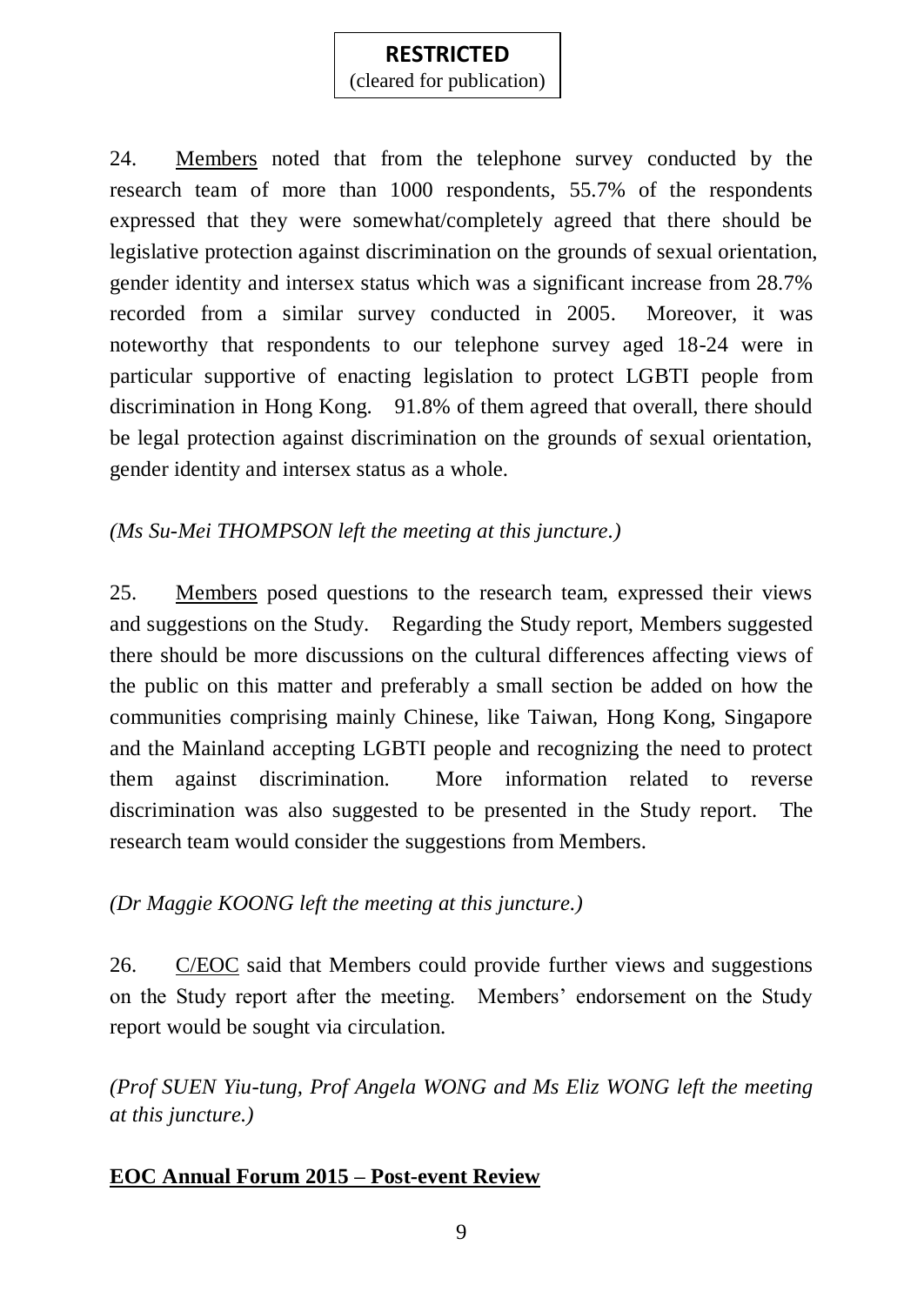(cleared for publication)

(EOC Paper No. 29/2015)

27. Members noted that the  $4<sup>th</sup>$  EOC Forum was successfully held on 24 November 2015 and positive feedback from participants had been received. The EOC Office had conducted a post-event review and details were contained in EOC Paper No. 29/2015.

28. C/EOC said that the EOC was set up in 1996 and the next year would be its  $20<sup>th</sup>$  anniversary. A special theme could be considered for the 2016 EOC Forum. Members noted EOC Paper No. 29/2015.

# **Reports of the Legal & Complaints Committee (LCC), Community Participation & Publicity Committee (CPPC), Policy, Research & Training Committee (PRTC) and Administration & Finance Committee (A&FC)**

(EOC Paper No. 30/2015)

29. Members noted EOC Paper No. 30/2015.

# **Chairperson's Quarterly Report**

(EOC Paper No. 32/2015)

30. EOC Paper No. 32/2015 presented to Members a summary of the Chairperson's work for the period from mid September to mid December 2015.

31. Members noted EOC Paper No. 32/2015.

**Report of EOC's Financial Position as at 31 October 2015**  (EOC Paper No. 33/2015)

32. ACCT highlighted to Members on the EOC's financial position as at 31 October 2015 as detailed in EOC Paper No. 33/2015.

33. Members noted that there would be a surplus of \$1.65M still available for use in 2015/16 and for committing programmes or services in the following years. The setting up cost of the additional office (\$0.46M) was covered by recurrent account and the approved reserve fund (\$0.97) was therefore released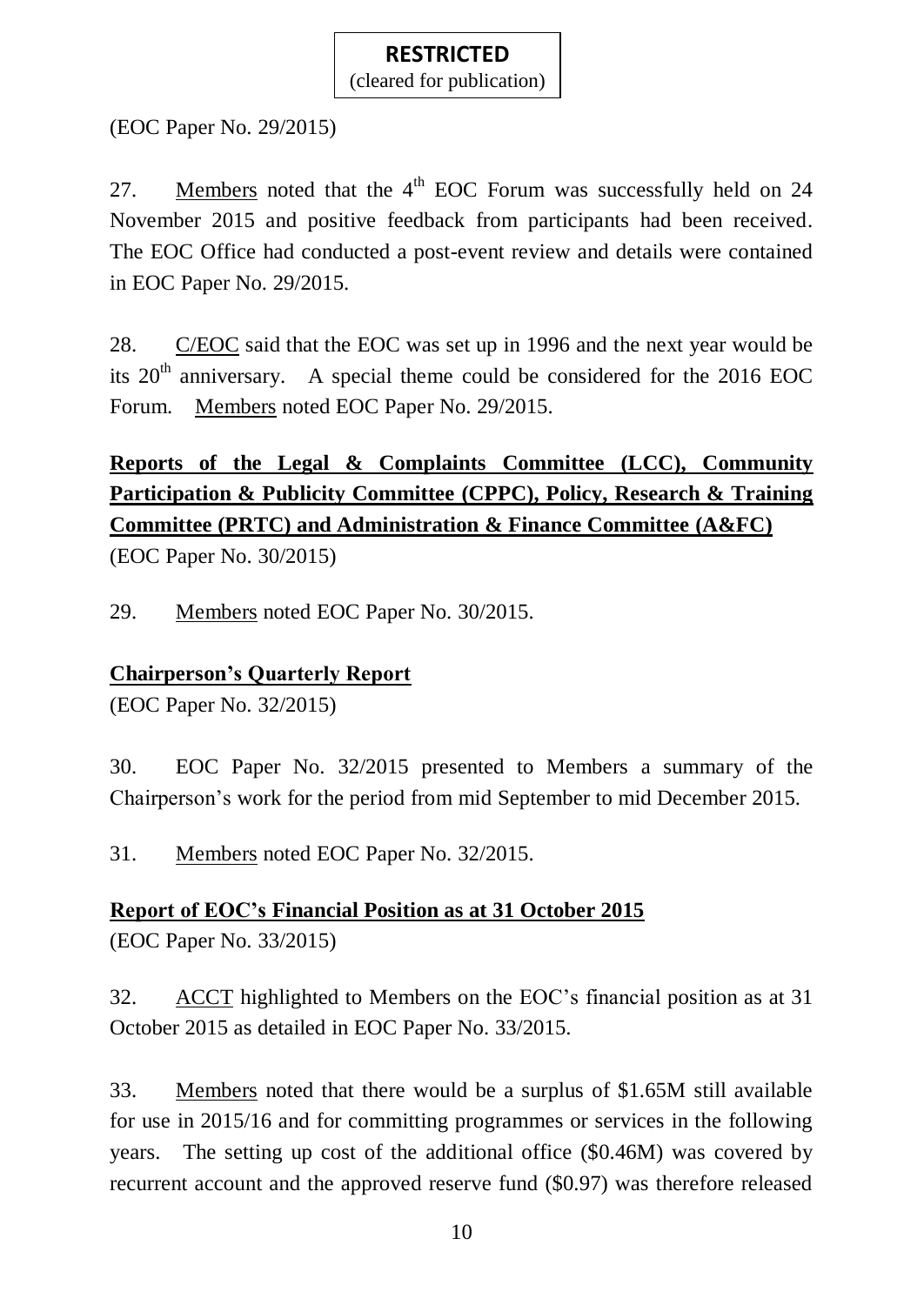(cleared for publication)

to general reserve. After taking into account the estimated surplus transferred to the reserve (\$1.65M), the estimated balance of reserve as at 31 March 2016 was \$24.1M which would be \$2.8M below the estimated reserve ceiling. C/EOC said although there was and would be a balanced budget in the past and current financial years, there would be challenges in EOC's future budgets as the EOC was also required by the CMAB to deliver 2% savings, i.e. 1% in the coming year and another 1% in the year after, and at present there was no additional funding to the EOC for the increased rental in the existing office in Cityplaza 3 and the new office in Cityplaza 4.

34. Members noted EOC Paper No. 33/2015.

# **Tentative EOC Meeting Schedule for 2016**

(EOC Paper No. 34/2015)

35. Members noted the tentative schedule of EOC Board meetings for 2016 as contained in EOC Paper No. 34/2015. The tentative schedules of EOC Committees meetings in 2016 were also listed in the Appendix to the paper for Members' reference.

# **VI. Any Other Business**

# **EOC Annual Staff Gathering scheduled for 17 December 2015**

36. C/EOC said the EOC's Annual Staff Gathering would be held in the evening after this meeting. He invited Members to join the Gathering to enjoy the evening with EOC staff if their schedules allowed.

37. There being no other business, the meeting was adjourned at 5:50 p.m..

# **VII. Date of Next Meeting**

38. The next regular EOC meeting has been scheduled for **17 March 2016 (Thursday) at 2:30 p.m.**.